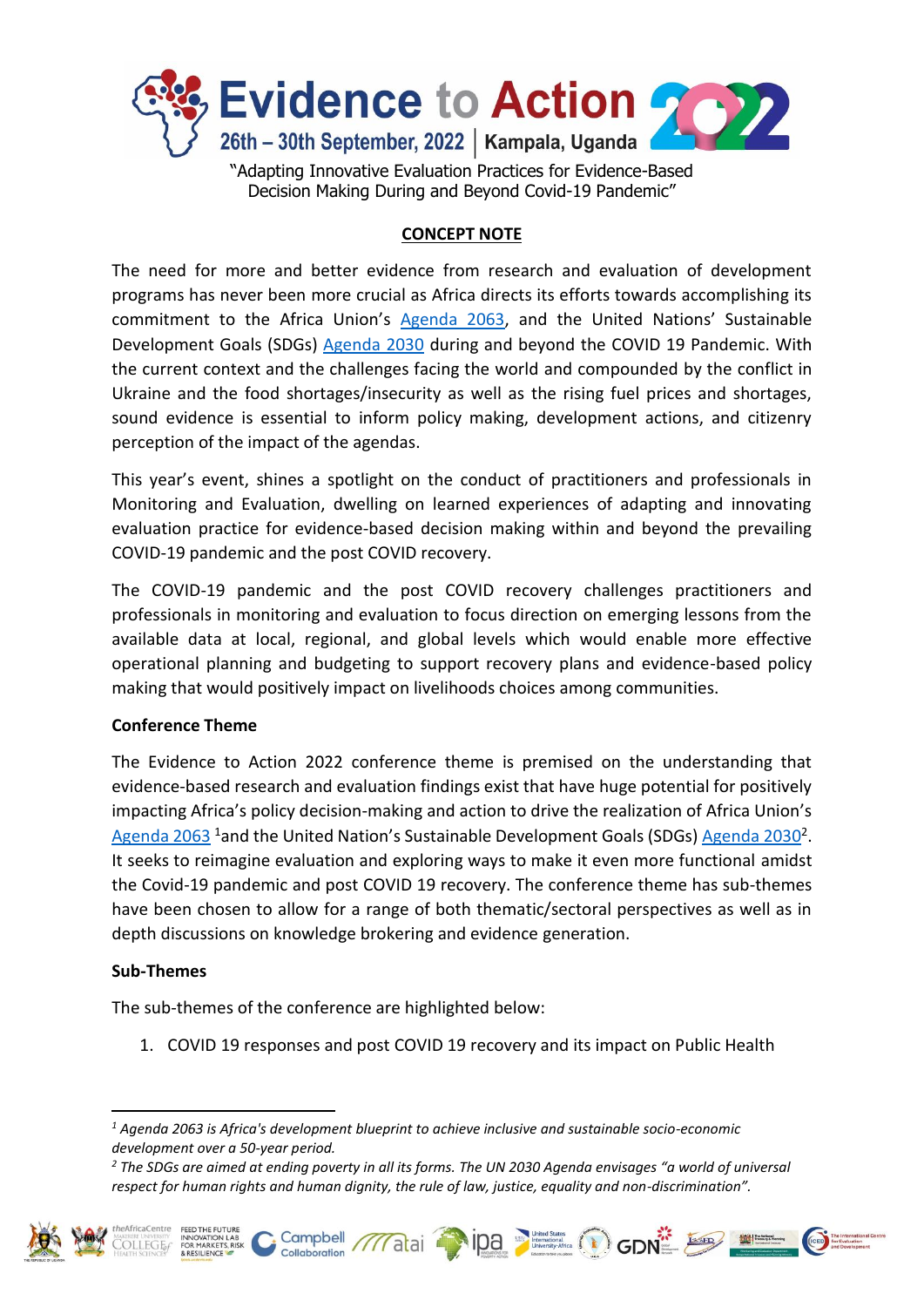

Decision Making During and Beyond Covid-19 Pandemic"

- 2. Enhancing agriculture sector development and food systems in sub-Saharan Africa
- 3. Improving adaptation and resilience of private, public, and individual change makers to climate change and natural resources management
- 4. Innovative finance, insurance, credit and savings for smallholders.
- 5. Gender equality and youth empowerment in driving Africa's development
- 6. Evidence synthesis and impact evaluation for policy-making and good governance
- 7. Knowledge brokering and knowledge translation under the new normal
- 8. Effective recovery strategies and inclusion for disadvantaged and vulnerable groups
- 9. The role of Voluntary Professional Evaluation Societies (VOPES) in building debate on leaving no one behind in the face of COVID-19.

### **General Goal**

The conference aims to nurture the use of evidence–based policy decision–making and action in Africa, especially in the drive towards the realization of Agenda 2063 and Agenda 2030 goals within the disruptions of the Covid-19 pandemic. The generation and use of evidencebased and relevant policies to support development will lead to individual dignity and wellbeing, flourishing societies, and a planet Earth that is a thriving home for all.

## **Conference Objectives**

- 1. To generate innovative insights to support recovery plans in the face of the Covid-19 disruption, using evidence and evaluation.
- 2. To enhance opportunities for researchers and evaluators to contribute to demanddriven research and evaluation activities in the context of Africa.
- 3. To Emphasize the importance of contextualized knowledge and local public debate and ownership.
- 4. To provide a platform that integrates and optimises cutting–edge innovation, research, and evaluation findings through collaborative and shared learning to promote policy making and sustainable program development.
- 5. To examine approaches for infusing evidence into policy making and program development.

## **Expected Outcomes**

1. Increased availability of information and evidence on innovative approaches used to support post COVID 19 recovery.

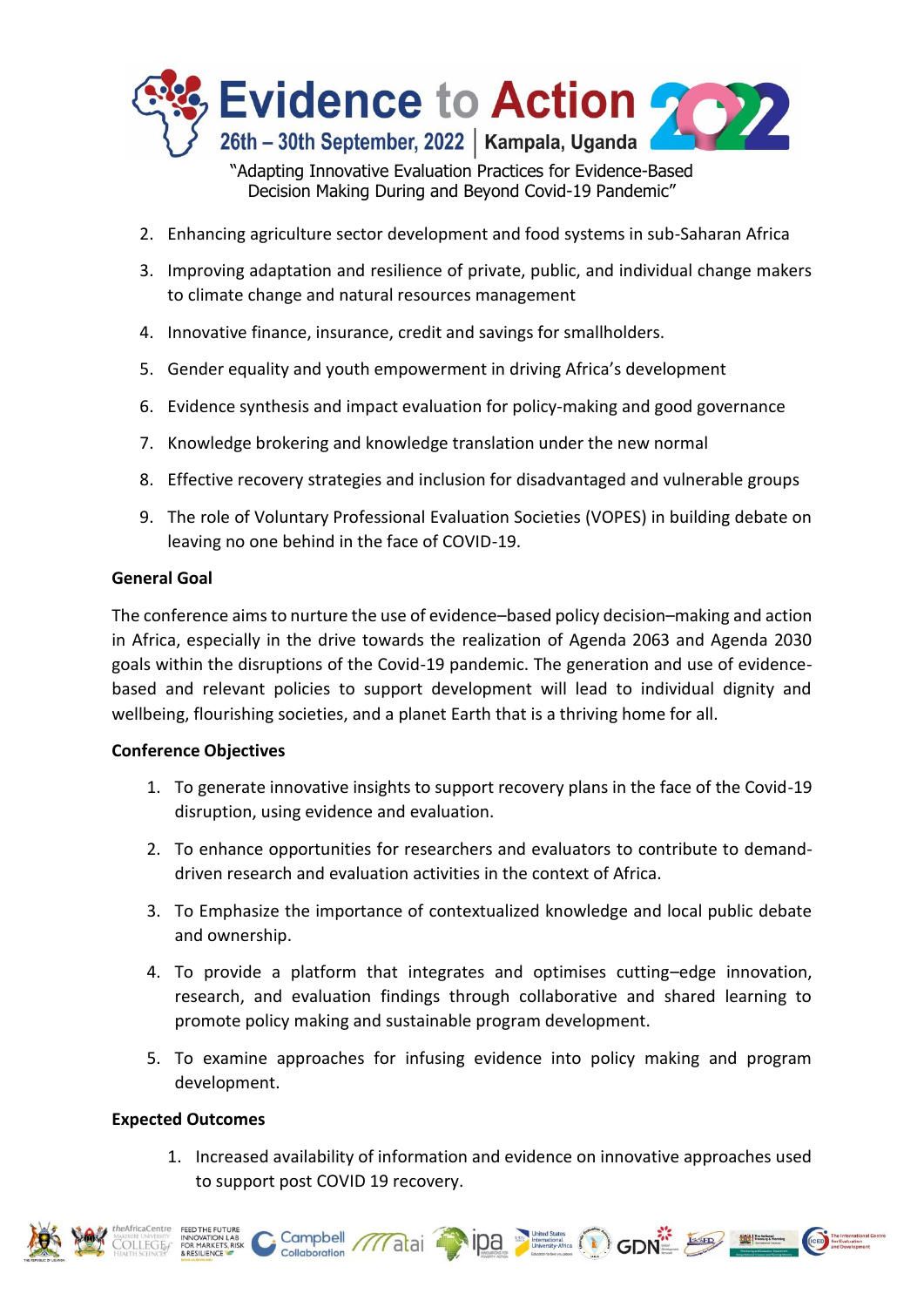

Decision Making During and Beyond Covid-19 Pandemic"

- 2. Increased dialogue and communication amongst stakeholders to drive the research and evaluation agenda and priorities towards recovery in Covid-19.
- 3. Shared existing sources of and approaches for harnessing both domestic and international financial resources to support local research and evaluation capacity.
- 4. Increased availability and accessibility of evaluation and research findings for policy– making and program development.
- 5. Improved linkages and adoption of demand driven evaluation and research findings for policy, development programs and constitutional governance in Africa.

### **Our Approach**

The Conference will be an exciting forum for renowned research and evaluation professionals and development practitioners from national, regional and international organizations and of diverse disciplines to promote the use of evidence for policy–making and practice in Africa through the lens of the Covid-19 pandemic.

It will promote and ensure dialogue and exchange of experiences and chart a way forward for making evidence-based policy relevant and impactful in Africa. The aim is primarily to provide a platform for African researchers and evaluation professionals, development partners, and users of evidence to interact, share experiences and plan for future work together.

Specifically, the conference would highlight:

Collaboration

- 1. Pre-conference workshops that facilitate professional development training for interested participants.
- 2. Exhibitions of branded items, publications and evidence for innovation and development.
- 3. Short paper presentations intended to generate dialogue around the use of evidence for policy making and propose new and innovative evaluation paradigms.
- 4. Round table and panel discussions centred on the general theme and sub-themes of the conference.
- 5. Poster presentations which would depict an evaluation study including key questions asked, methodology, data, findings, recommendations and conclusions. Posters will be displayed during the conference and presenters need to be available to respond to questions about the poster on display.
- 6. Blog posts providing information, updates, relevant materials about the E2A, Uganda Evaluation Association (UEA), Office of the Prime Minister (OPM) and Makerere University Kampala (MUK).

Campbell ///atai 108 2 Campbell Collaboration ///atai